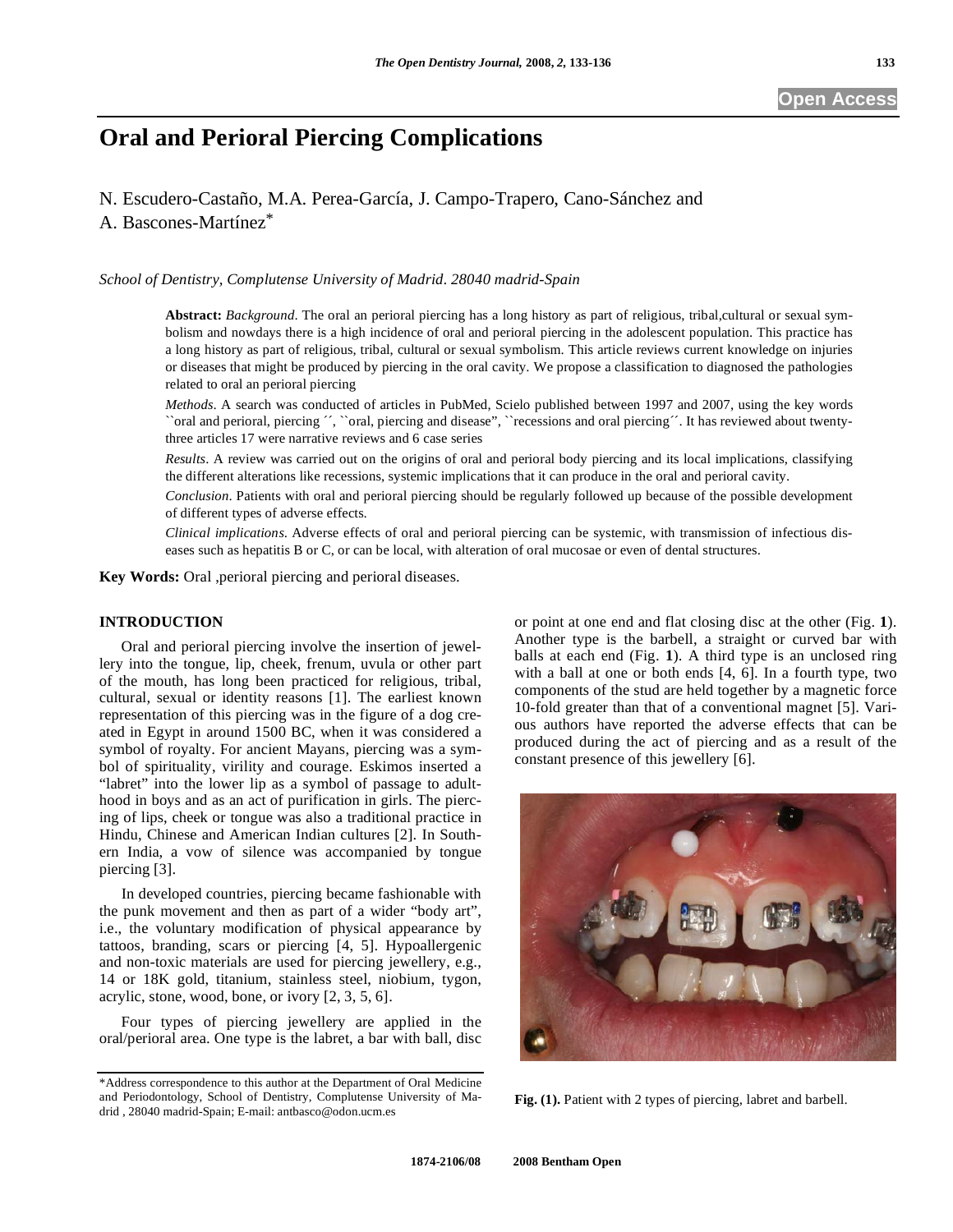### **MATERIAL AND METHODS**

 We made a review of the papers 17 were narrative reviews and 6 case series which explain the pathologies related to oral and perioral piercing and we structure the article in a classification which explain the involment of oral and perioral piercing in the organism.

# **COULD ANY DISEASE BE CAUSED DURING THE INSERTION OF PERIORAL OR ORAL PIERCINGS?**

 The tongue is highly vascularised and innervated, and controlled bleeding can be expected during the piercing of this organ. In fact, there is evidence that a major haemorrhage can be produced [5, 7]. Piercing sites are innervated with sensory or motor fibres, and special care must be taken to avoid cutting any nerves and causing damage or paresthesias [4, 5]. All material used for the piercing must be sterile to avoid transmission of disease, e.g., hepatitis B and C, HIV, herpes simplex virus, Epstein-Barr virus, *Candida albicans*, tetanus, syphilis or tuberculosis.

# **COULD PIERCINGS AFFECT X-RAYS?**

 Oral and perioral piercings produce radiopaque areas and must be not be worn during X-ray examinations. Thus, for panoramic X-.rays, any metal object above the neck must be removed [4-6].

# **ARE PIERCINGS RELATED TO PAIN, INFLAMMA-TION, INFECTION OR ANAPHYLACTIC REAC-TIONS?**

 Besides bleeding, the most frequent complication of piercing is painful ulceration, reported in almost half of recipients, followed by inflammation, described in around 9% of cases [3, 4, 8]. In the tongue, these primary lesions disappear after 3-5 weeks [9]. The onset of local inflammation is at 6-8 h after the piercing, reaching a peak on day 3 or 4. Inflammation can persist for weeks and, although usually temporary, may produce a granulomatous inflammation in response to the foreign body, interfering with mastication and swallowing and sometimes even responsible for asphyxia or respiratory difficulties [5].

 Many authors have described infections as a common complication of oral/perioral piercing, observed in 10-20% of cases. Tongue piercings appear especially prone to infection, by *Staphylococcus aureus, A group Streptococcus, Pseudomonas aeruginosa, Erysipelas and*  $\beta$ *-haemolytic Streptococcus*, among other microorganisms. The proximity of lymph-node chains to this initially local focus of infection may favour its spread, leading to speech impairment, airway obstruction or even damage to vital organs, e.g., endocarditis [5, 7, 10-12]. The spread of these microorganisms to the bloodstream can cause bacteraemia [2, 4, 6], which is normally asymptomatic but can produce fever, shivers, tremors and a reddening around the jewellery. In isolated cases, sepsis can lead to septic shock, a life-threatening disease. Ludwig's angina can also be induced by the presence of anaerobic microorganisms related to an oral piercing [5, 6, 8, 13].

 Anaphylactic reactions can be produced by some of the materials inserted [5], e.g., nickel, the metal that causes most contact allergies. The most widely reported allergic reaction in piercing is contact dermatitis produced by nickel, chromium or nickel-cobalt [4, 5, 7, 14]. In the mid-1990s, the European Union issued a directive to limit the amount of nickel in all products in direct contact with human tissue, with a limit of 0.05 g for the nickel used in oral/perioral piercing jewellery. It also recommended that gold used for this purpose should be at least 14-18 K [4, 5].

## **IS THERE A RELATIONSHIP BETWEEN PIERCING AND BACTERIAL PLAQUE?**

 A greater presence of plaque can be produced at the site of oral/perioral piercings due to the difficulty of maintaining hygiene and the retention of food remains, creating an ideal environment for a large accumulation of plaque and calculus [3]. Moreover, constant contact with a barbell in the tongue, for example, increases the probability of supra- and subgingival plaque accumulation at the lower front teeth [10]. These accumulations can produce halitosis and possible infection [8]. Thus, oral piercings have been associated with gingivitis [8], which requires the presence of bacteria in plaque for its onset, although factors related to microorganisms and host predisposition also affect this pathogenesis [15].

# **DO ORAL AND PERIORAL PIERCINGS CAUSE TIS-SUE ALTERATIONS?**

 Mucosal trauma produced by oral/perioral piercings (Figs. **2** and **3**) can cause localized erythema, the most frequent piercing-related alteration alongside oedema. Piercing can be followed by hyperplastic scarring [4], which may be accompanied by pain and oedema [5, 6]. Hypertrophic or cheloid scarring can also occur, possibly influenced by the presence of systematic disease, medication or the smoking habit, although tobacco was reported not to be a statistically significant factor [16]. Tissue overgrowth can be caused by continuous movement of the jewellery in the inserted tissue [9] and surgery may even be required, with a high risk of recurrence if the piercing is repeated [5]. In some cases, the insertion wound can become covered with epithelium, complicating removal of the jewellery [4]. Continuous contact with the jewellery can also cause alterations to the lingual papillae, which can produce a reduced ability to taste things (to taste sweet, sour, bitter, or salty substances) [5].



**Fig. (2).** Local recessions in the lower jaw produced by oral piercing.

 The presence of piercings in the oral/perioral cavity can cause various lesions, including oedema and reactive lesions, e.g., mucoceles, inflammatory fibrous hyperplasia or mucous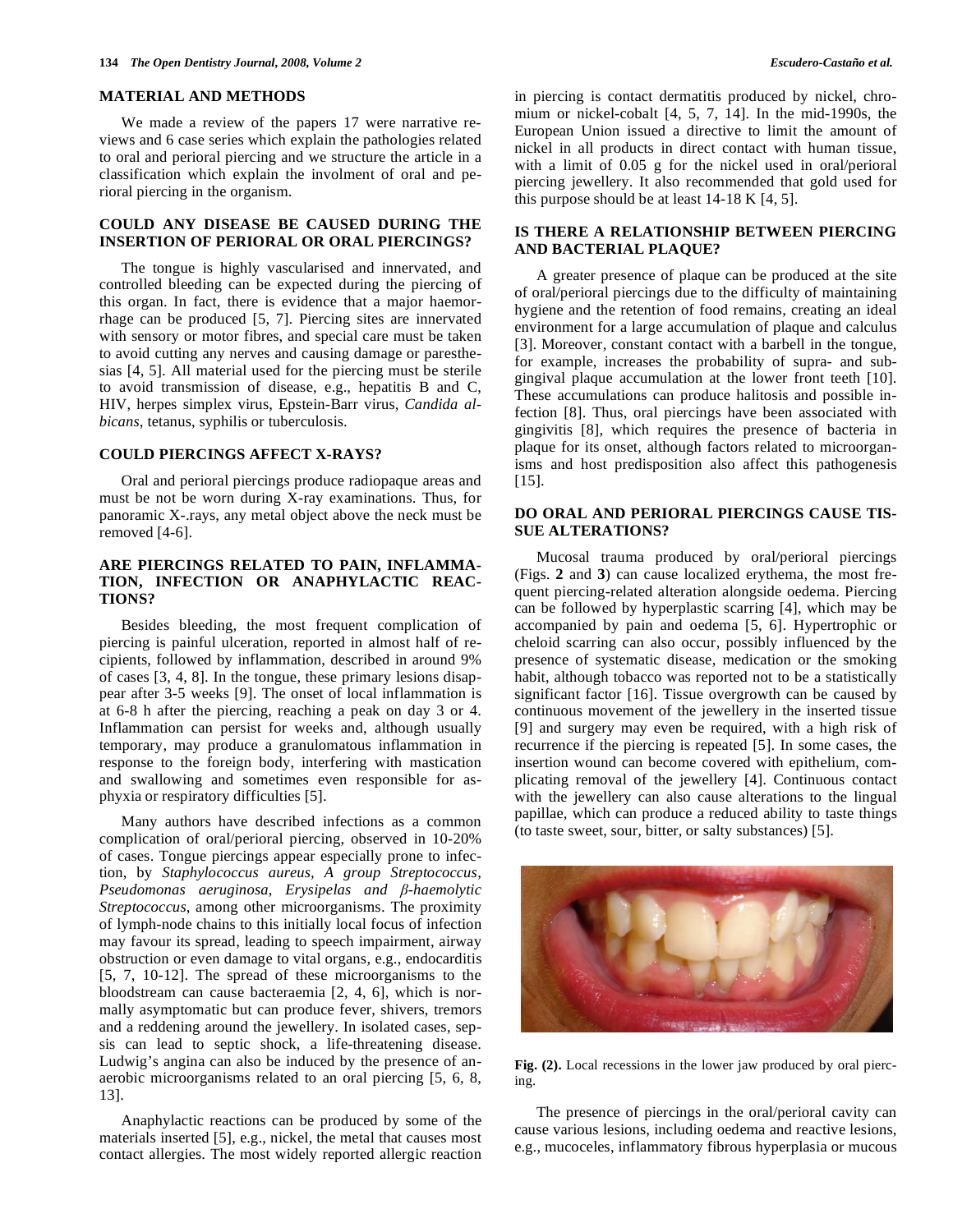retention cysts. With the passage of time, tongue piercings can produce a traumatic fibroma, a localised tumour that has the same colour as the mucosa and a soft consistency [5]; they can also generate fibrous repair tissue with re-epithelization of the perforated area [17].



**Fig. (3).** Mucosal alteration produced by oral piercing.

 A traumatic ulcer can also result from friction between oral/perioral jewellery and soft mouth tissue, characterised by brief painful episodes until removal of the jewellery [18]. Oral mucosa lesions can also be produced by repeated trauma of the jewellery on adjacent tissue, which can sometimes cause gingival recessions, abrasions or ulcerations [15]. Various studies have demonstrated a higher frequency of recessions in individuals with oral piercing than in those without, especially with the use of a "labret", which has been associated with Miller class I and II recessions [16]. Brooks *et al*. reported that tongue piercings produced gingival recession on the lingual aspect of lower front incisors and an increase in periodontal pocket depth. In the lower-lip piercings developed recessions on the buccal aspect of lower incisors after 6 wks to 2 yrs but with no increase in periodontal pocket depth [19]. A higher incidence of recession has been reported in the mandibular incisor area [8].

 Because of the inflammation produced by tongue piercing, longer bars  $(> 20 \text{ mm})$  are initially inserted, which are then reduced in size after 2 wks when the inflammation has abated [2, 4, 6]. Numerous researchers have described signs of gingival recession at > 2 years after tongue piercing, more frequently observed with longer barbells [4, 20]. Other authors reported that perioral "labret" piercing produces gingival recession, influenced by the position and shape of the labret as well as by other risk factors, including age and sex. [16].

### **DOES PIERCING PRODUCE BONE CHANGES?**

 In oral/perioral piercings, constant trauma from the jewellery may produce localized horizontal bone loss [8]. Constant contact between jewellery and mandibular gingiva has been reported to cause bone dehiscence [4, 6].

### **IS THERE A RELATIONSHIP BETWEEN PIERCING AND DENTAL ALTERATIONS?**

 Changes to dental structure can be produced by parafunctional habits, e.g., bruxism, biting or pushing or by any type of play with piercing jewellery. These changes include fractures (Fig. **4**), fissures, abrasions or the detachment of spicules of enamel [4-7]. If there is pulpal involvement, sensitivity to cold or sweet substances, pressure or even breathing can be produced [2]. A study by De Moore *et al*. in 2000 found some type of dental structure loss like enamel and dentine in 80% of patients with tongue piercings (22). This type of alteration is more frequent with the use of tongue barbells, especially in the molar and premolar area (with a higher prevalence on lingual cusps) and in lower incisors [4-6]. Dental fracture can also result from nerve block due to the local anaesthetic administered for the insertion [2]. Bearers of porcelain crowns have an increased risk of fractures or erosions if they also have oral piercing [21, 22] and patients with large restorations or caries have an increased risk of cusp fractures [5]. Various authors have reported that contact between stainless steel piercing jewellery and silver amalgam can produce a galvanic current (7, 10) that may induce pulpal sensitivity. One author proposed a relationship between "labret" oral piercing and incisor linguoversion triggered by an imbalance of muscle forces [4].



**Fig. (4).** Fracture of incisors due to a tongue piercing.

# **DO PIERCINGS INFLUENCE SALIVA FORMATION?**

 Several studies have confirmed that piercings in the oral/perioral cavity can stimulate salivary flow (sialorrhea) [1, 4, 5, 8]. Thus, Venta *et al*. observed increased salivary flow in 63% of their series [20].

### **ARE THERE ANY OTHER ADVERSE EFFECTS?**

 The presence of piercing jewellery in the mouth, especially on the tongue, commonly hampers chewing, phonation and speaking and distorts the pronunciation of certain sounds, e.g., "s", "sh", "th", "ph", "t" or "v" [4-6, 8].

 In piercings with barbells, labrets or rings, the jewellery can be ingested or aspirated, producing digestive or respiratory disorders, due to an incorrect fixing, poor handling during placement or exertion of high pressure, [4, 5]. The risk of ingestion is higher with magnet piercing [5]. Considerable controversy has arisen over the need to remove oral piercing